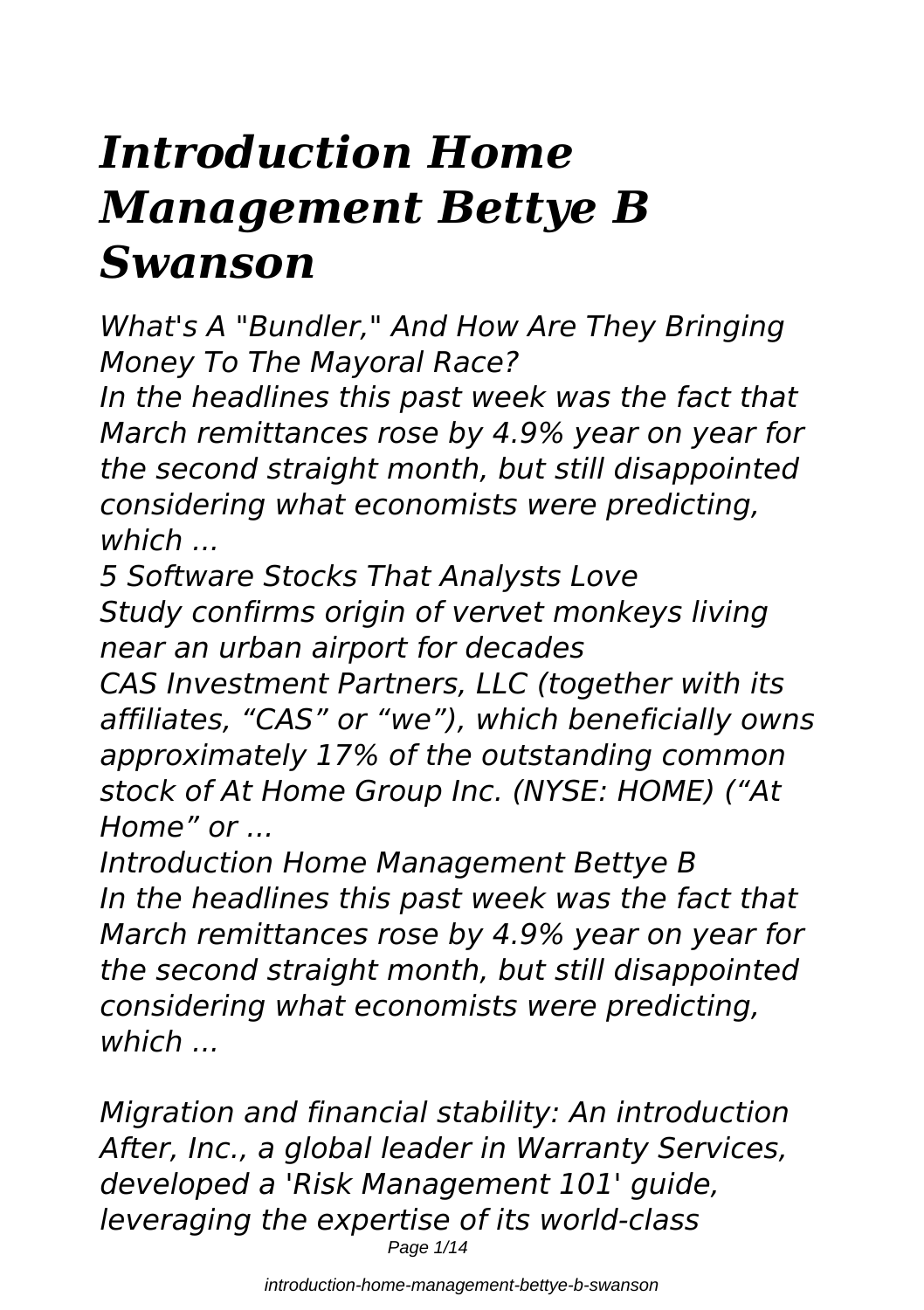*Warranty Analytics team and over 15 years of Risk Management ...*

*After, Inc. publishes a 'Risk Management 101' guide that gives Warranty Leaders a first-hand look at this complex discipline Labor Secretary Marty Walsh was on a press call Thursday talking about climate change with other senior Biden administration officials. He didn't take questions. But as the former Boston mayor went ...*

*WALSH'S BAGGAGE arrives in D.C. — BOSTON awaits RULING after WHITE hearing — Mail voting COMPROMISE — WARREN pushes BIDEN on CHILDCARE*

*A Texas Senate committee on Monday approved a House-passed bill to significantly reduce penalties for possessing marijuana concentrates, sending it to the full chamber for consideration. This comes as ...*

*Texas Senate Advances Bill To Lower Penalties For Marijuana Concentrates That Already Passed The House*

*The infection surges are another stark warning of how quickly the pandemic, driven by more infectious variants like B.1.617, first identified in India, can get out of control.*

*COVID-19 mutations trigger new outbreaks across* Page 2/14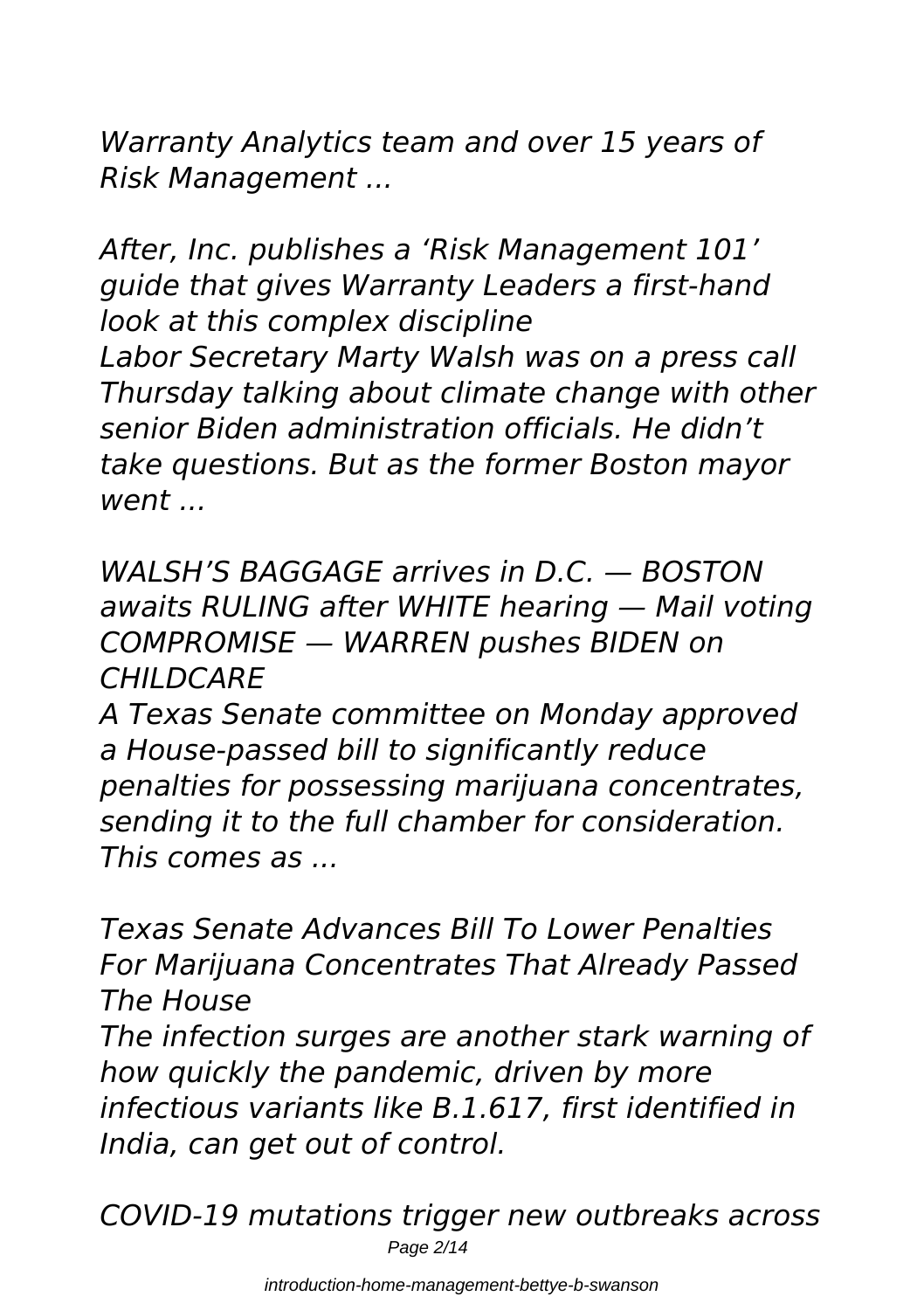#### *Southeast Asia*

*As we accelerate construction for new store openings in our Fenway and two San Francisco locations we are repositioning our narrative from one of turnaround to one of growth," said Tom Lynch, Chairman ...*

*MedMen Announces Non-Brokered Private Placement to Drive Fenway and San Francisco Store Openings On 5/21/21, Qraft AI ETFs celebrated the two-year anniversary of the Qraft AI-Enhanced U.S. Large Cap ETF (NYSE Arca: QRFT) and the Qraft ...*

*Two Robot-Run Qraft ETFs Mark Their Two-Year Anniversary*

*The goal of this study was to assess the impact of infant-driven feeding (IDF) compared to traditional feeding protocols in promoting earlier successful feeding outcomes. We performed a ...*

*A cross-sectional analysis of infant-driven and traditional feeding outcomes for neonatal intensive care unit infants DIY retailer B&Q is to implement a new fleet performance and journey management solution, from telematics platform provider Microlise, across a flee... DIY retailer B&Q is to implement a new fleet ...*

*B&Q chooses Microlise to improve fleet* Page 3/14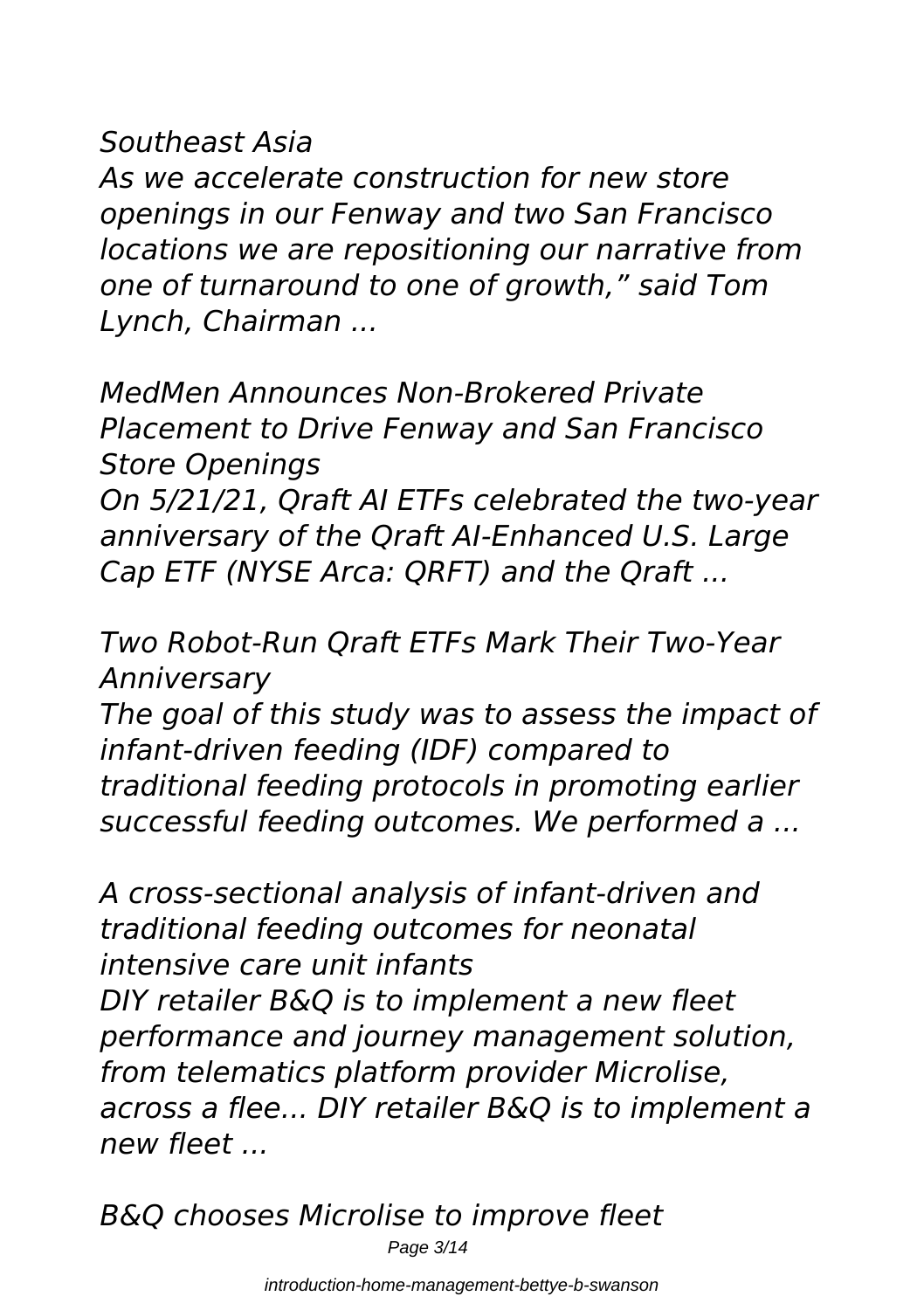*performance*

*When leaving the Dominican Republic, Ubaldo Jiménez promised his mother he'd get an education. Twenty years later, he graduated from college — with honors.*

*A Pitcher Never Forgot His Promise to His Mother In the not-so-distant future, a majority of drivers probably won't even own the cars they drive in, instead they may join the rising phenomenon of car subscription services ...*

*Is This One Of The Best Ways To Play The Electric Vehicle Boom?*

*The software industry is driving the digital transformation of our society and economy. At this point, software runs on almost every device we use. So it's no surprise that software stocks enjoyed ...*

*5 Software Stocks That Analysts Love The government plans to vaccinate children and is imposing a partial lockdown as it battles to contain a surge in community transmission of the coronavirus.*

*Outbreak tests Singapore's reputation on virus CAS Investment Partners, LLC (together with its affiliates, "CAS" or "we"), which beneficially owns approximately 17% of the outstanding common stock of At Home Group Inc. (NYSE: HOME) ("At* Page 4/14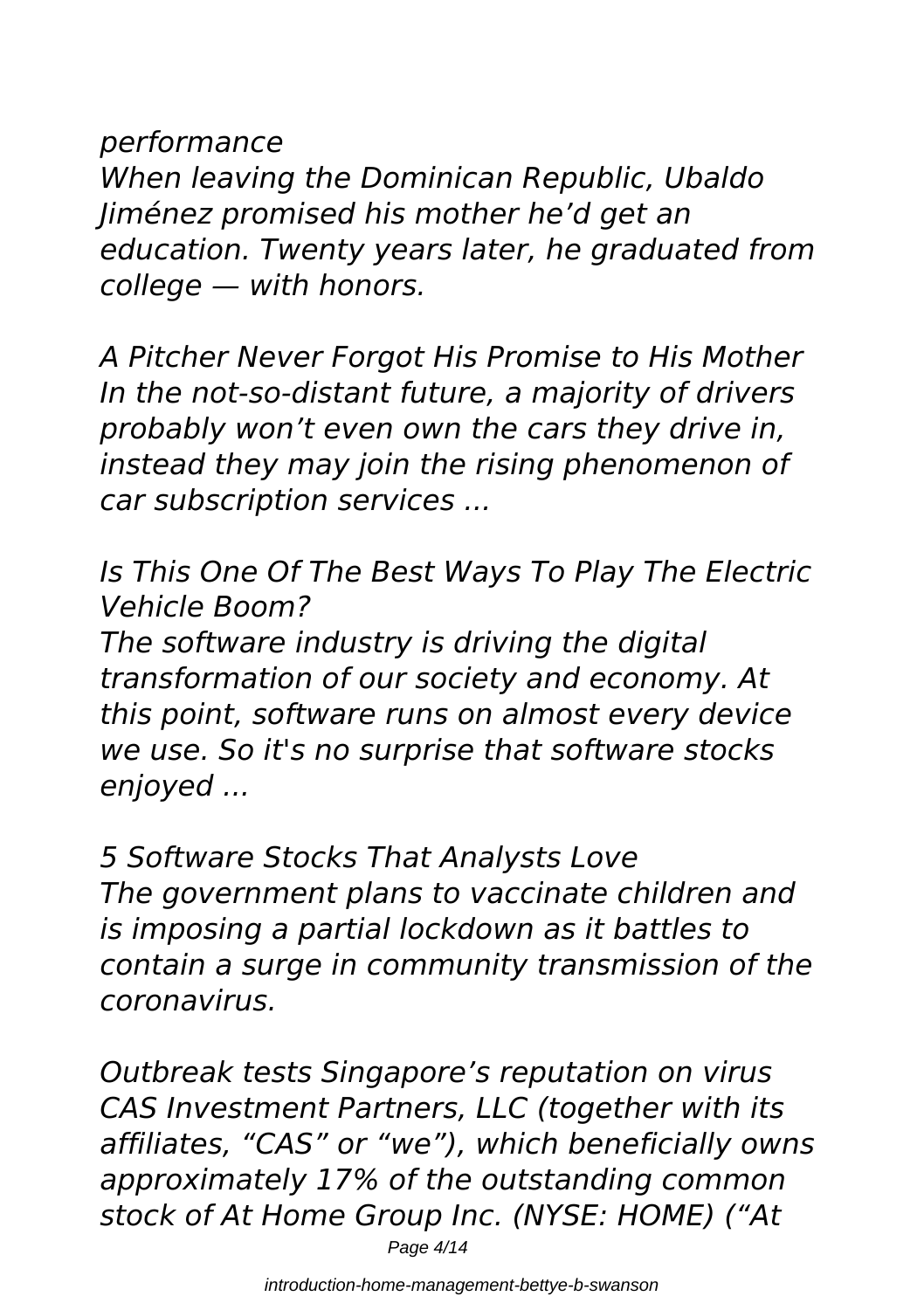*Home" or ...*

*CAS Investment Partners Sends Letter to At Home Group's Board of Directors In Goa, a vacation destination on India's western coast, oxygen supply problems were linked to deaths at a hospital.*

*Many U.S. States With Bad Recent Outbreaks Show Case and Hospitalization Drops O'Shaughnessy Asset Management, LLC (OSAM), a leading quantitative asset management firm, today announced the introduction of a set of new defensive and dividend growth-oriented models on Custom ...*

*O'Shaughnessy Asset Management Introduces New Defensive and Dividend Growth-Oriented Models on Custom Indexing Platform Canvas® EOS imaging (Euronext, FR0011191766 - EOSI - Eligible PEA - PME) (the "Company"), a leader in 2D/3D orthopedic medical imaging and software solutions for 3D anatomical modeling and surgical planning, ...*

*EOS Announces New Composition of Board of Directors and Convening of Annual Shareholders' Meeting Experts say that while permissible, such an arrangement, which has been criticized by the city Campaign Finance Board (CFB), allows*

Page 5/14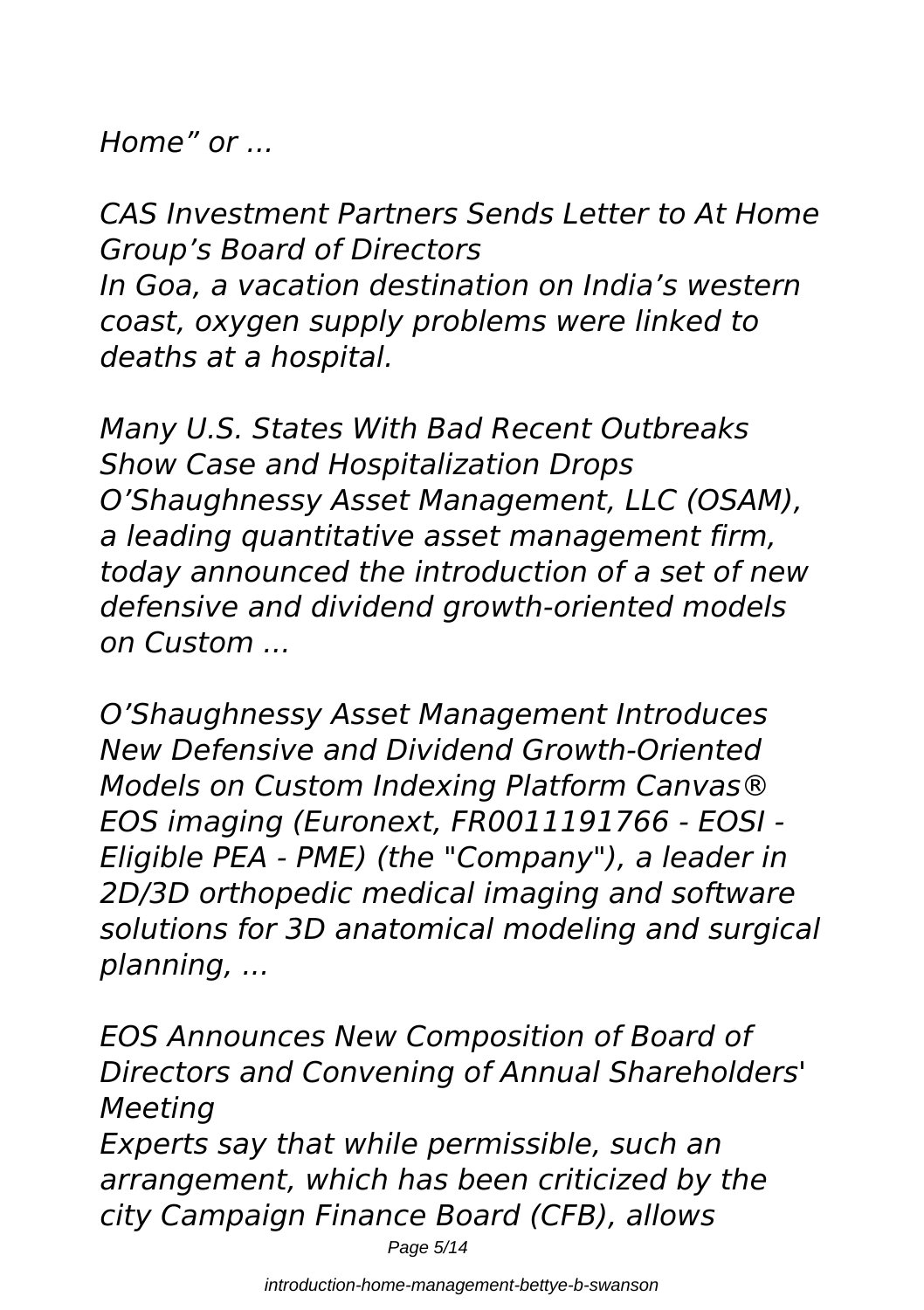*bundlers to boost their chances of getting facetime with those ...*

*What's A "Bundler," And How Are They Bringing Money To The Mayoral Race? Robust data and genetic research are providing important evidence on a colony of wild African vervet monkeys that landed in Dania Beach more than 70 years ago and settled in a thick mangrove forest ...*

*Study confirms origin of vervet monkeys living near an urban airport for decades Thank you and welcome to Betterware's Firsr Quarter 2021 Earnings Conference Call. With me on the call today are Betterware's Executive Chairman, Luis Campos, Chief Executive Officer, Andres Campos ...*

EOS imaging (Euronext, FR0011191766 - EOSI - Eligible PEA - PME) (the "Company"), a leader in 2D/3D orthopedic medical imaging and software solutions for 3D anatomical modeling and surgical planning, ...

The infection surges are another stark warning of how quickly the pandemic, driven by more infectious variants like B.1.617, first identified in India, can get out of control.

### **A cross-sectional analysis of infant-driven and traditional feeding outcomes for neonatal intensive care unit infants**

As we accelerate construction for new store openings in

Page 6/14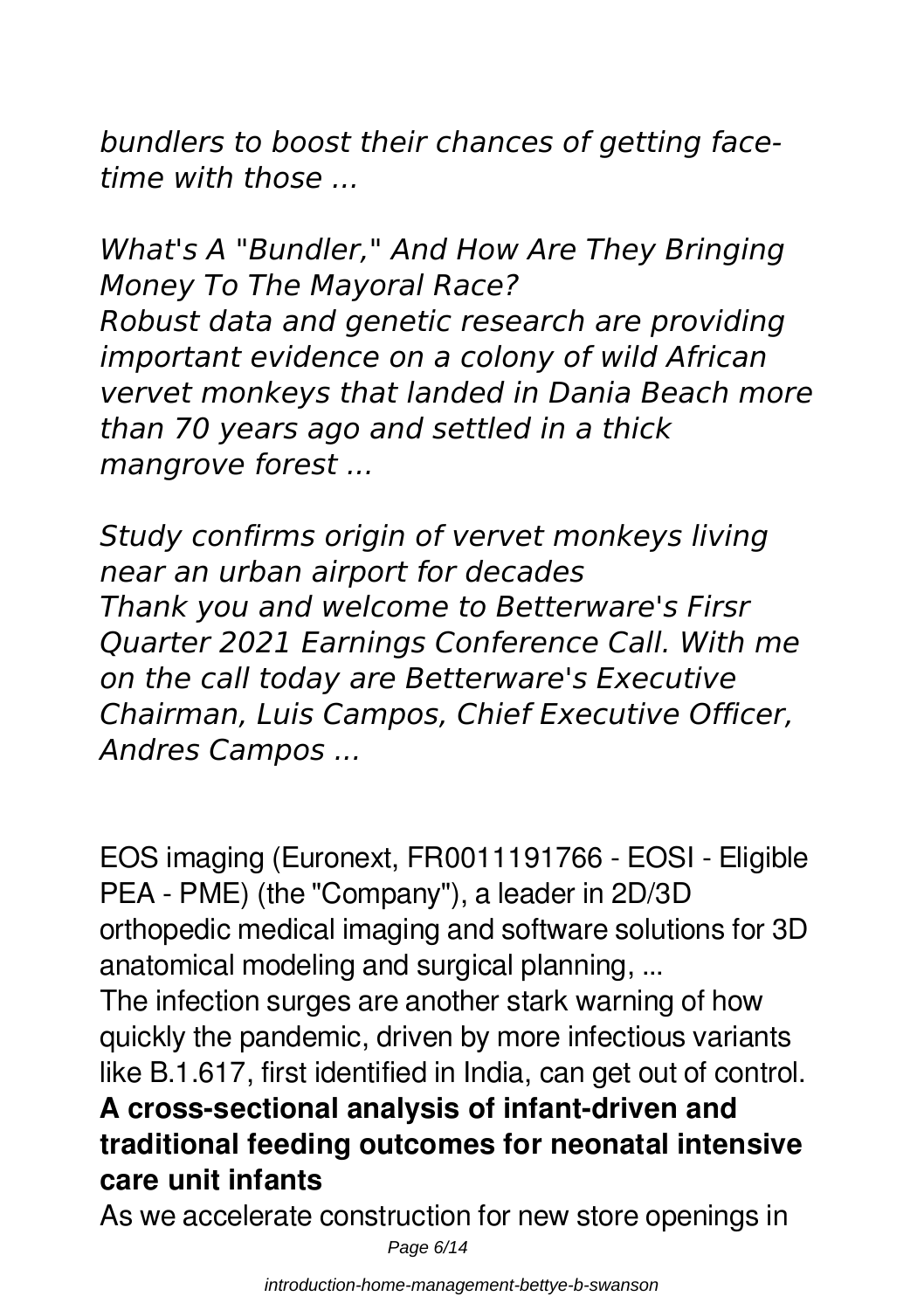our Fenway and two San Francisco locations we are repositioning our narrative from one of turnaround to one of growth," said Tom Lynch, Chairman ...

Labor Secretary Marty Walsh was on a press call Thursday talking about climate change with other senior Biden administration officials. He didn't take questions. But as the former Boston mayor went ...

#### **CAS Investment Partners Sends Letter to At Home Group's Board of Directors**

**A Pitcher Never Forgot His Promise to His Mother Robust data and genetic research are providing important evidence on a colony of wild African vervet monkeys that landed in Dania Beach more than 70 years ago and settled in a thick mangrove forest ...**

**The goal of this study was to assess the impact of infant-driven feeding (IDF) compared to traditional feeding protocols in promoting earlier successful feeding outcomes. We performed a ...**

**O'Shaughnessy Asset Management, LLC (OSAM), a leading quantitative asset management firm, today announced the introduction of a set of new defensive and dividend growth-oriented models on Custom ...**

Experts say that while permissible, such an arrangement, which has been criticized by the city Campaign Finance Board (CFB), allows bundlers to boost their chances of getting facetime with those ...

Page 7/14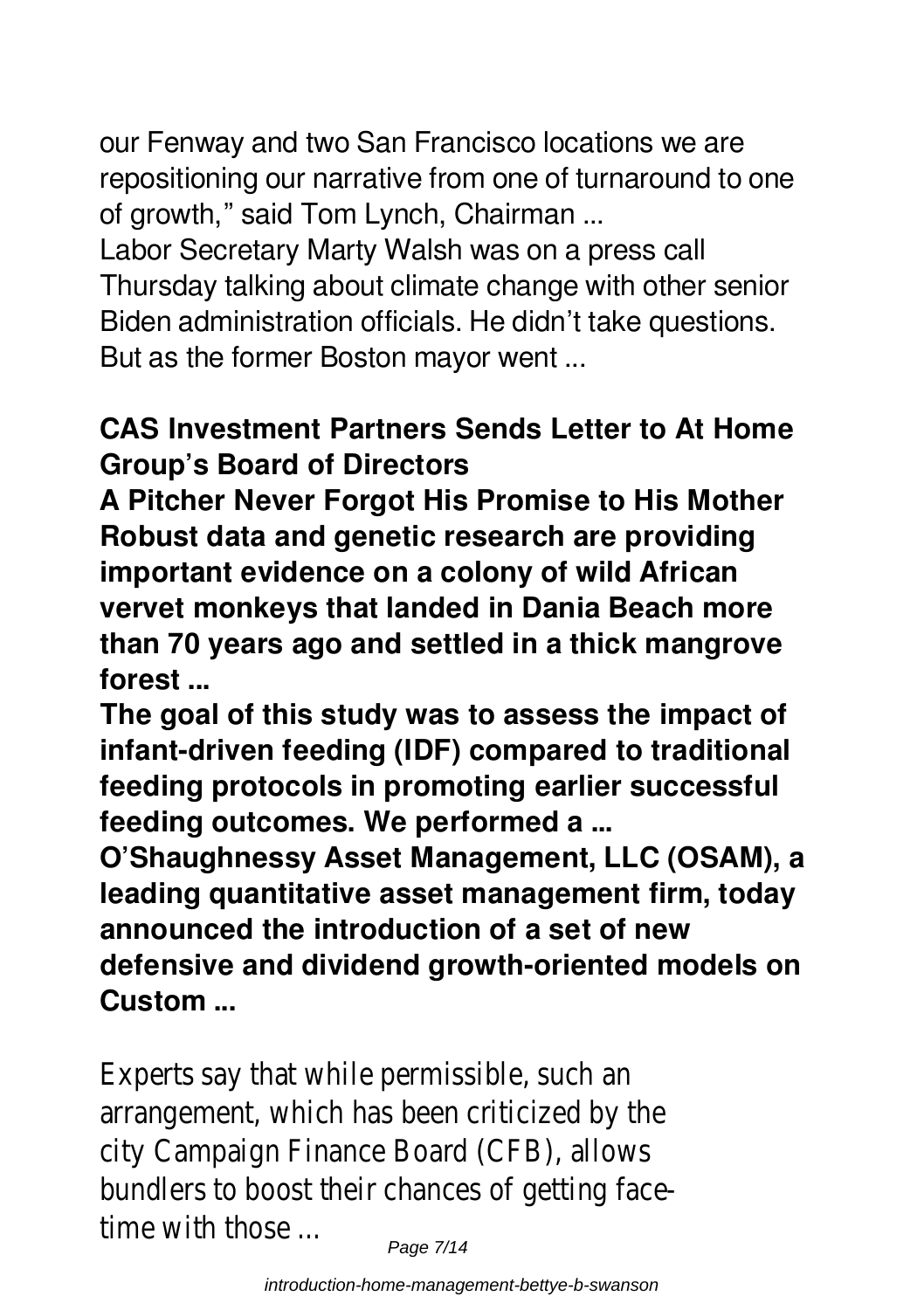In the not-so-distant future, a majority of drivers probably won't even own the cars they drive in, instead they may join the rising phenomenon of car subscription services ...

Two Robot-Run Qraft ETFs Mark Their Two-Year Anniversary

After, Inc., a global leader in Warranty Services, developed a 'Risk Management 101' guide, leveraging the expertise of its world-class Warranty Analytics team and over 15 years of Risk Management ...

On 5/21/21, Qraft AI ETFs celebrated the two-year anniversary of the Qraft AI-Enhanced U.S. Large Cap ETF (NYSE Arca: QRFT) and the Qraft ...

Thank you and welcome to Betterware's Firsr Quarter 2021 Earnings Conference Call. With me on the call today are Betterware's Executive Chairman, Luis Campos, Chief Executive Officer, Andres Campos ...

MedMen Announces Non-Brokered Private Placement to Drive Fenway and San Francisco Store Openings

Many U.S. States With Bad Recent Outbreaks Show Case and Hospitalization **Drops** 

A Texas Senate committee on Monday Page 8/14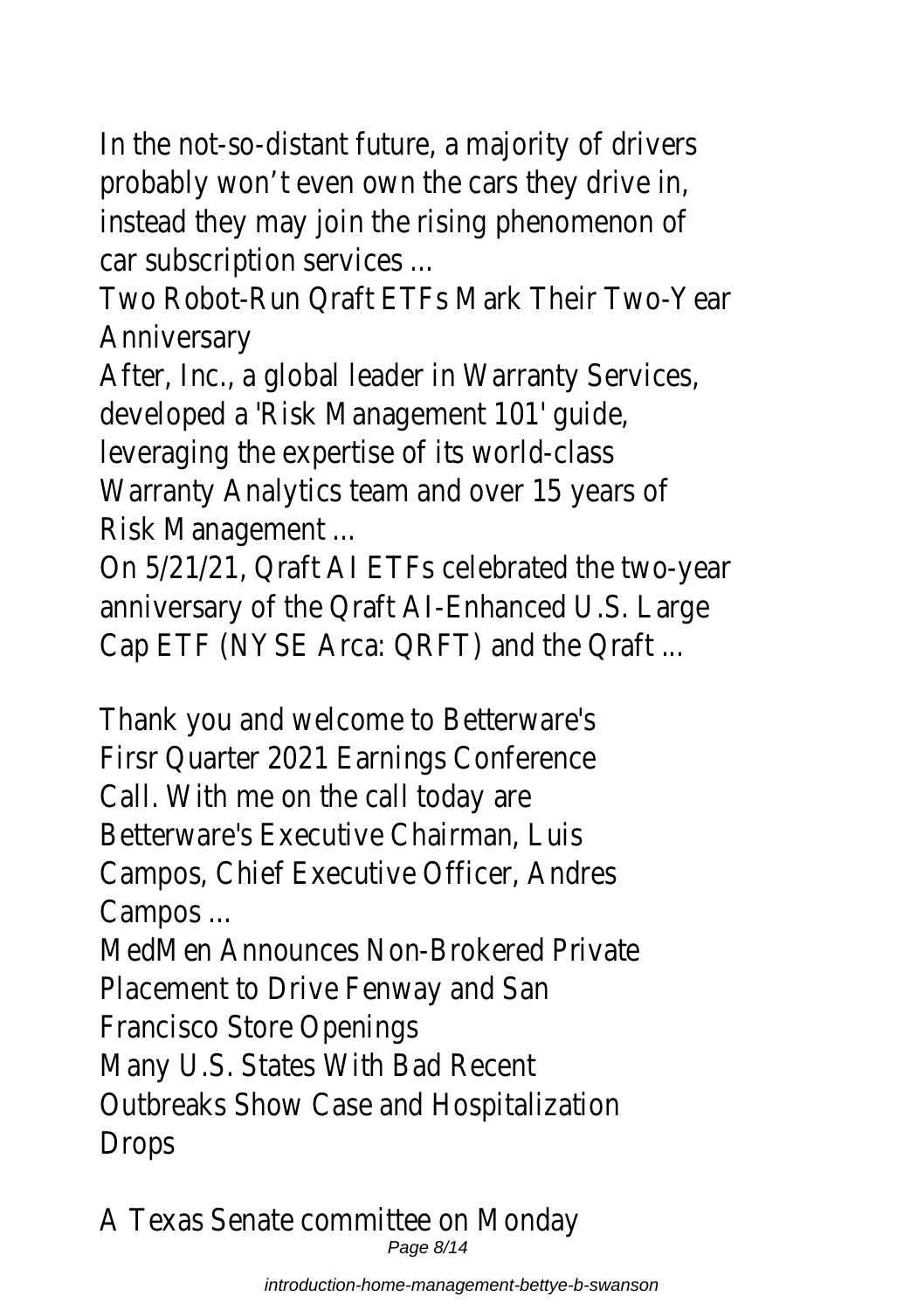approved a House-passed bill to significantly reduce penalties for possessing marijuana concentrates, sending it to the full chamber for consideration. This comes as ...

**WALSH'S BAGGAGE arrives in D.C. — BOSTON awaits RULING after WHITE hearing — Mail voting COMPROMISE — WARREN pushes BIDEN on CHILDCARE**

**O'Shaughnessy Asset Management Introduces New Defensive and Dividend Growth-Oriented Models on Custom Indexing Platform Canvas® Texas Senate Advances Bill To Lower Penalties For Marijuana Concentrates That Already Passed The House Introduction Home Management Bettye B** In the headlines this past week was the fact that March remittances rose by 4.9% year on year for the

second straight month, but still disappointed considering what economists were predicting, which ...

**Migration and financial stability: An introduction** After, Inc., a global leader in Warranty Services, developed a 'Risk Management 101' guide, leveraging the expertise of its world-class Warranty Analytics team and over 15 years of Risk Management ...

**After, Inc. publishes a 'Risk Management 101' guide that gives Warranty Leaders a first-hand look at this complex discipline**

Page 9/14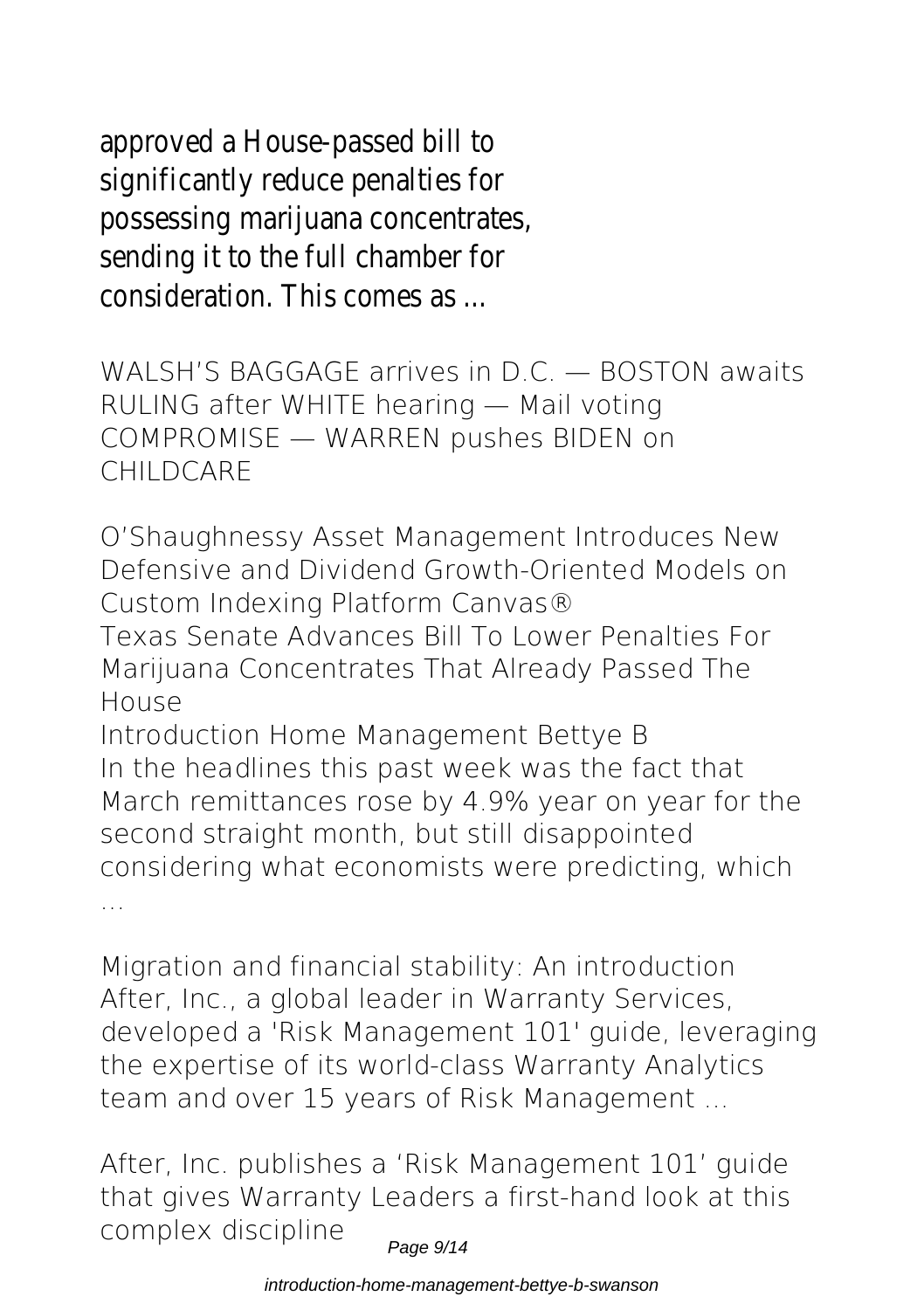Labor Secretary Marty Walsh was on a press call Thursday talking about climate change with other senior Biden administration officials. He didn't take questions. But as the former Boston mayor went ...

**WALSH'S BAGGAGE arrives in D.C. — BOSTON awaits RULING after WHITE hearing — Mail voting COMPROMISE — WARREN pushes BIDEN on CHILDCARE**

A Texas Senate committee on Monday approved a House-passed bill to significantly reduce penalties for possessing marijuana concentrates, sending it to the full chamber for consideration. This comes as

**Texas Senate Advances Bill To Lower Penalties For Marijuana Concentrates That Already Passed The House**

The infection surges are another stark warning of how quickly the pandemic, driven by more infectious variants like B.1.617, first identified in India, can get out of control.

**COVID-19 mutations trigger new outbreaks across Southeast Asia**

As we accelerate construction for new store openings in our Fenway and two San Francisco locations we are repositioning our narrative from one of turnaround to one of growth," said Tom Lynch, Chairman ...

**MedMen Announces Non-Brokered Private Placement to Drive Fenway and San Francisco Store Openings** On 5/21/21, Qraft AI ETFs celebrated the two-year anniversary of the Qraft AI-Enhanced U.S. Large Cap ETF (NYSE Arca: QRFT) and the Qraft ...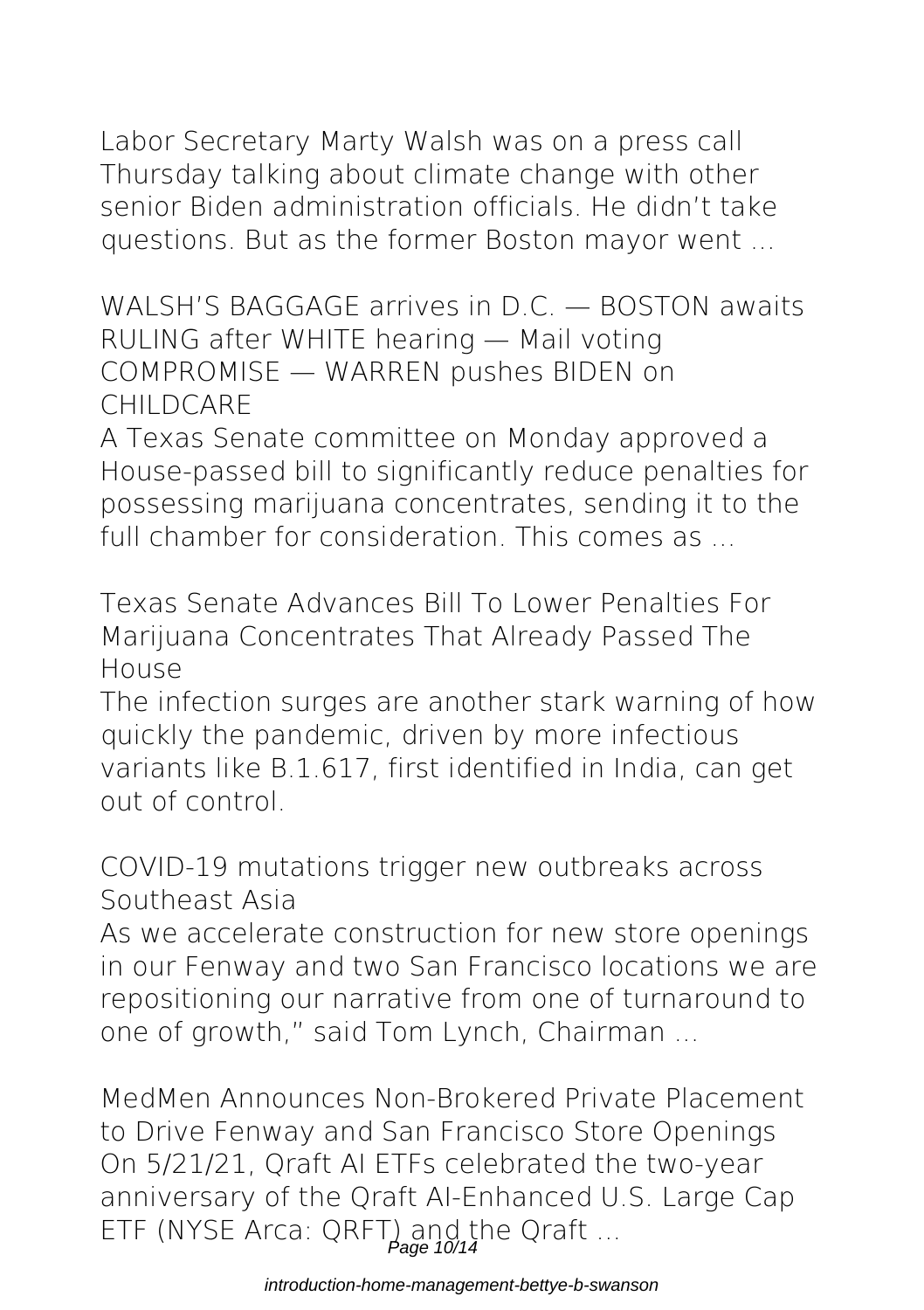**Two Robot-Run Qraft ETFs Mark Their Two-Year Anniversary**

The goal of this study was to assess the impact of infant-driven feeding (IDF) compared to traditional feeding protocols in promoting earlier successful feeding outcomes. We performed a ...

**A cross-sectional analysis of infant-driven and traditional feeding outcomes for neonatal intensive care unit infants**

DIY retailer B&Q is to implement a new fleet performance and journey management solution, from telematics platform provider Microlise, across a flee... DIY retailer B&O is to implement a new fleet ...

**B&Q chooses Microlise to improve fleet performance** When leaving the Dominican Republic, Ubaldo Jiménez promised his mother he'd get an education. Twenty years later, he graduated from college — with honors.

**A Pitcher Never Forgot His Promise to His Mother** In the not-so-distant future, a majority of drivers probably won't even own the cars they drive in, instead they may join the rising phenomenon of car subscription services ...

**Is This One Of The Best Ways To Play The Electric Vehicle Boom?**

The software industry is driving the digital transformation of our society and economy. At this point, software runs on almost every device we use. So it's no surprise that software stocks enjoyed ...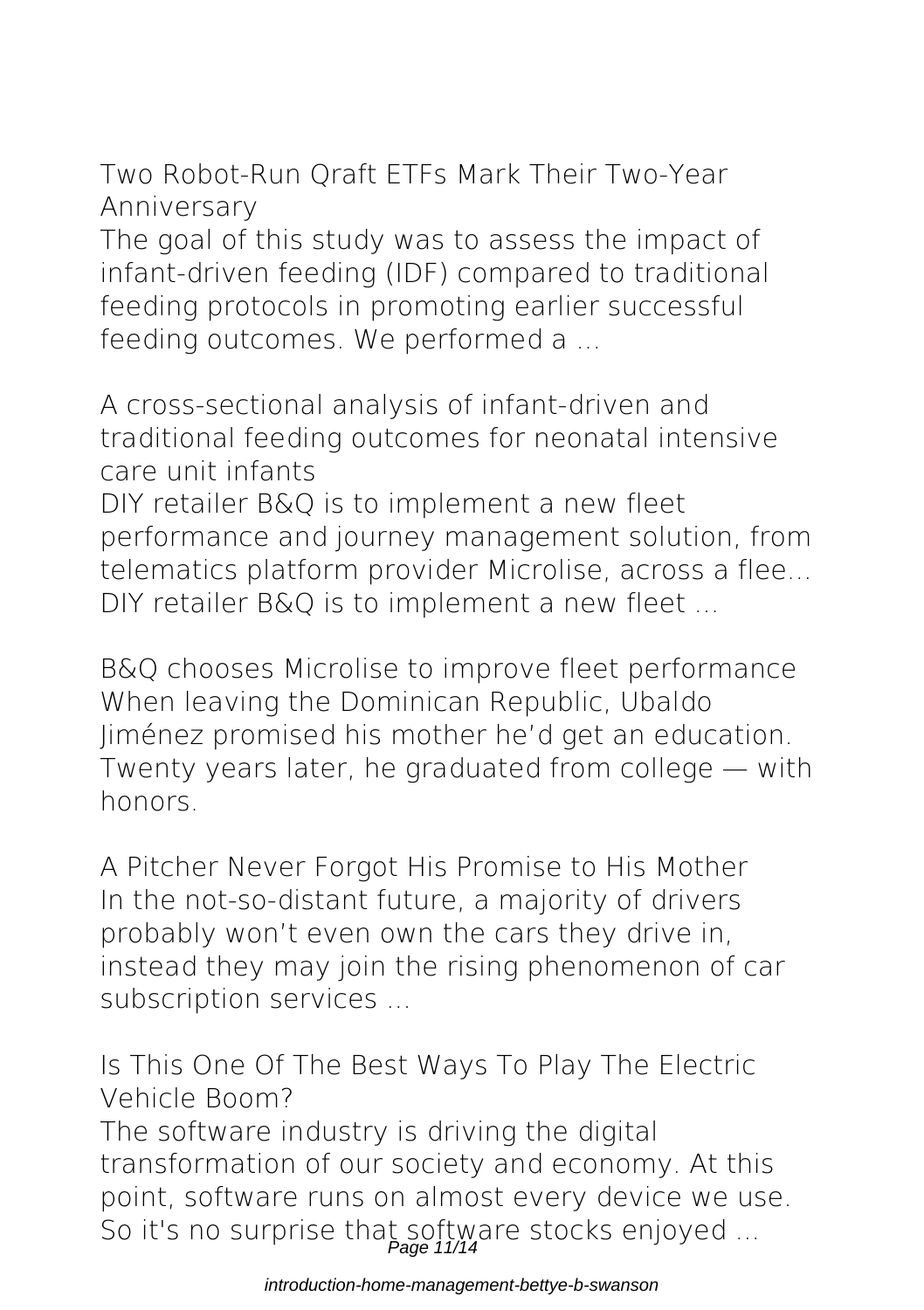**5 Software Stocks That Analysts Love** The government plans to vaccinate children and is imposing a partial lockdown as it battles to contain a surge in community transmission of the coronavirus.

**Outbreak tests Singapore's reputation on virus** CAS Investment Partners, LLC (together with its affiliates, "CAS" or "we"), which beneficially owns approximately 17% of the outstanding common stock of At Home Group Inc. (NYSE: HOME) ("At Home" or ...

**CAS Investment Partners Sends Letter to At Home Group's Board of Directors** In Goa, a vacation destination on India's western coast, oxygen supply problems were linked to deaths at a hospital.

**Many U.S. States With Bad Recent Outbreaks Show Case and Hospitalization Drops** O'Shaughnessy Asset Management, LLC (OSAM), a leading quantitative asset management firm, today announced the introduction of a set of new defensive and dividend growth-oriented models on Custom ...

**O'Shaughnessy Asset Management Introduces New Defensive and Dividend Growth-Oriented Models on Custom Indexing Platform Canvas®** EOS imaging (Euronext, FR0011191766 - EOSI - Eligible PEA - PME) (the "Company"), a leader in 2D/3D orthopedic medical imaging and software solutions for 3D anatomical modeling and surgical planning, ...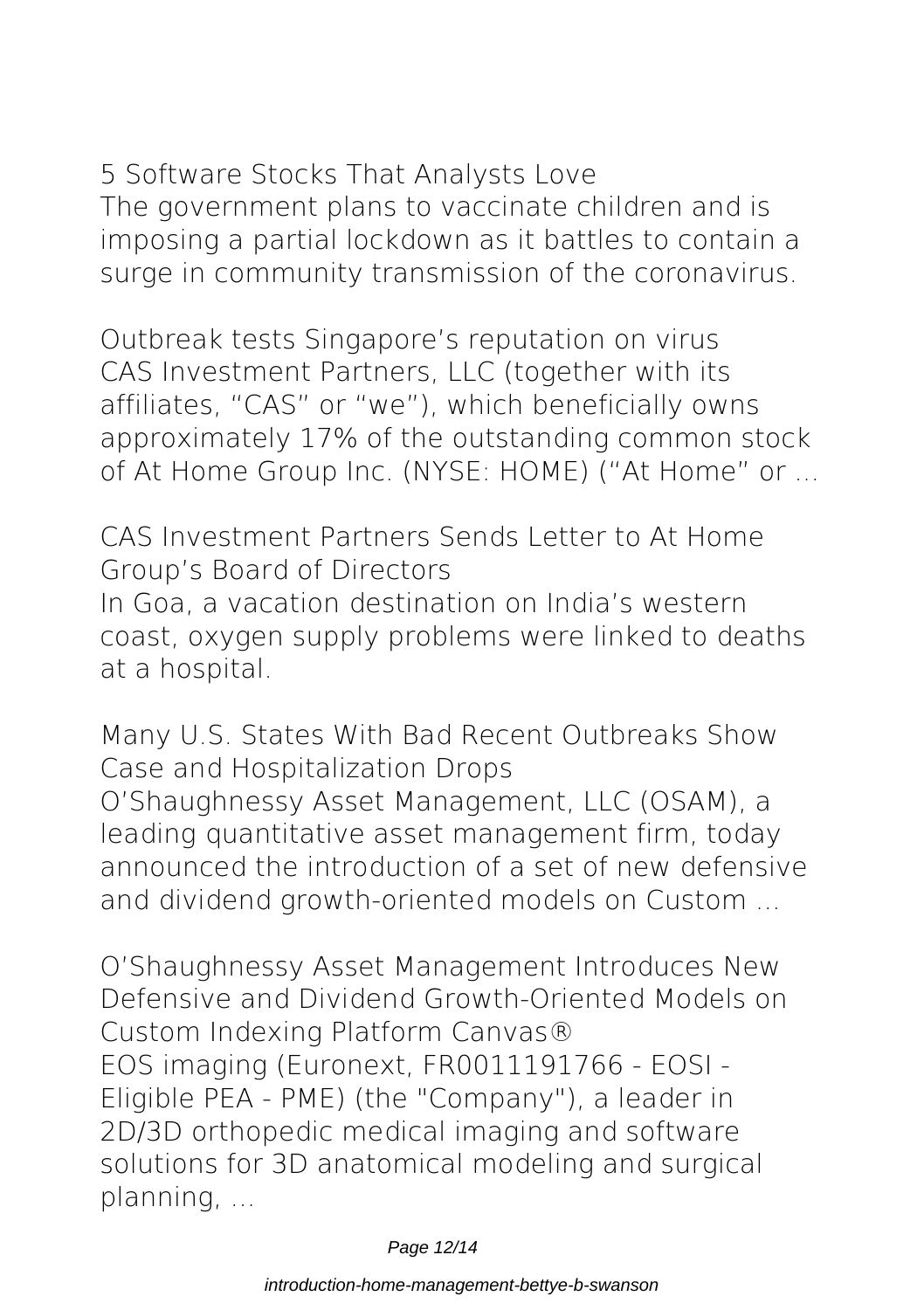**EOS Announces New Composition of Board of Directors and Convening of Annual Shareholders' Meeting**

Experts say that while permissible, such an arrangement, which has been criticized by the city Campaign Finance Board (CFB), allows bundlers to boost their chances of getting face-time with those ...

**What's A "Bundler," And How Are They Bringing Money To The Mayoral Race?**

Robust data and genetic research are providing important evidence on a colony of wild African vervet monkeys that landed in Dania Beach more than 70 years ago and settled in a thick mangrove forest ...

**Study confirms origin of vervet monkeys living near an urban airport for decades**

Thank you and welcome to Betterware's Firsr Quarter 2021 Earnings Conference Call. With me on the call today are Betterware's Executive Chairman, Luis Campos, Chief Executive Officer, Andres Campos ...

The government plans to vaccinate children and is imposing a partial lockdown as it battles to contain a surge in community transmission of the coronavirus. Outbreak tests Singapore's reputation on virus In Goa, a vacation destination on India's western coast, oxygen supply problems were linked to deaths at a hospital.

When leaving the Dominican Republic, Ubaldo Jiménez promised his mother he'd get an education. Twenty years later, he graduated from college — with honors.<br>Page 13/14